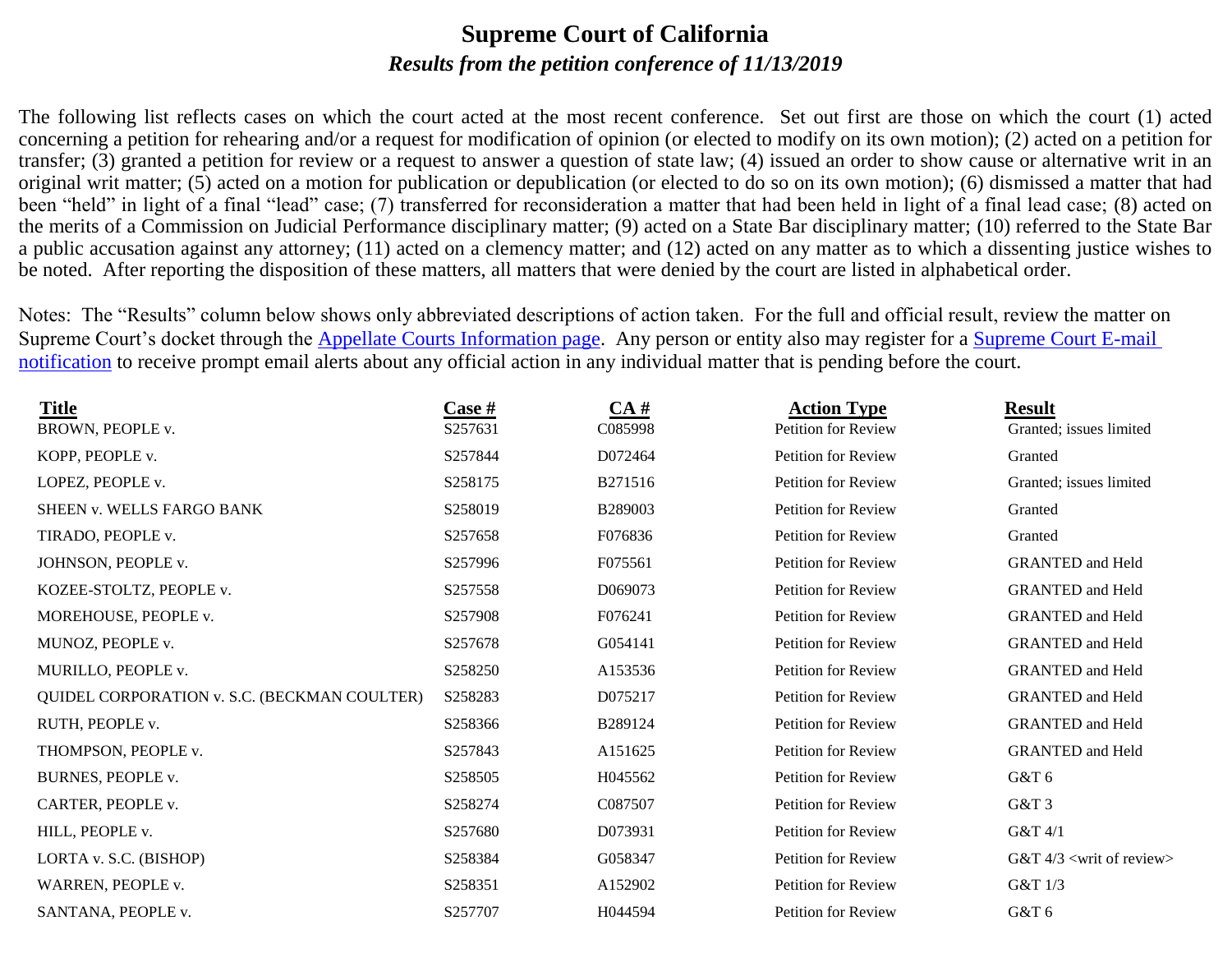| <b>Title</b><br>WEISS v. S.C. (CARMAX AUTO SUPERSTORES<br>CALIFORNIA) | Case #<br>S247374 | CA#<br>C086376 | <b>Action Type</b><br>Grant - dismissal/lead case                            | <b>Result</b><br>3 Transferred after hold |
|-----------------------------------------------------------------------|-------------------|----------------|------------------------------------------------------------------------------|-------------------------------------------|
| ZAKARYAN v. THE MEN'S WEARHOUSE                                       | S255610           | B289192        | Grant - dismissal/lead case                                                  | Dismissed - to CA 2/2                     |
| HERNANDEZ, PEOPLE v.                                                  | S257881           | E069359        | Petition for Review & Pub/Depub                                              | Denied & depublished                      |
| ORTEGA v. S.C. (PEOPLE)                                               | S258487           | A156464        | Petition for Review & Stay                                                   | Denied & depublished; DEPUB.              |
| WEAVER (LA TWON) ON H.C.                                              | S258973           |                | AA - habeas corpus<br>Liu, J., was recused and did not participate.          | Transferred to Superior Court             |
| <b>GARCIA (GABRIEL) ON CLEMENCY</b>                                   | S258500           |                | <b>Executive Clemency</b>                                                    | Letter per order in 4 Cal.5th 897<br>sent |
| <b>IBANEZ (BRENDA) ON CLEMENCY</b>                                    | S258499           |                | <b>Executive Clemency</b>                                                    | Letter per order in 4 Cal.5th 897<br>sent |
| MEZA, PEOPLE v.                                                       | S258071           | E070015        | <b>Petition for Review</b><br>Chin and Corrigan, JJ., voted to grant review. | Denied                                    |
| A.J. FISTES CORPORATION v. GDL BEST CONTRACTORS S258098               |                   | B283662        | <b>Petition for Review</b>                                                   | Denied                                    |
| <b>ACCUSATION OF CIATTI</b>                                           | S258431           |                | Accusation against an attorney                                               | Denied                                    |
| <b>ACCUSATION OF GRANTHAM</b>                                         | S258286           |                | Accusation against an attorney                                               | Denied                                    |
| <b>ACCUSATION OF YOUNG</b>                                            | S258154           |                | Accusation against an attorney                                               | Denied                                    |
| ADAMS (RONALD LEE) ON H.C.                                            | S258135           | B299900        | <b>Petition for Review</b>                                                   | Denied                                    |
| ADHAV v. MIDWAY RENT A CAR                                            | S257792           | B285586        | Petition for Review                                                          | Denied                                    |
| AIDS HEALTHCARE FOUNDATION v. CITY OF LOS<br>ANGELES (CH PALLADIUM)   | S258158           | B292816        | Petition for Review & Pub/Depub                                              | Denied (review & pub.)                    |
| ALLEN (RODZINSKI) ON H.C.                                             | S258438           | B300465        | <b>Petition for Review</b>                                                   | Denied                                    |
| ALLEN v. S.C. (ABDELBASET)                                            | S257986           | E072599        | <b>Petition for Review</b>                                                   | Denied                                    |
| ALVAREZ (DANIEL) ON H.C.                                              | S257344           |                | Habeas Corpus petition                                                       | Denied                                    |
| ANDREWS, PEOPLE v.                                                    | S258332           | E070032        | Petition for Review                                                          | Denied                                    |
| ARELLANO (RAUL) ON H.C.                                               | S258386           | D076482        | <b>Petition for Review</b>                                                   | Denied                                    |
|                                                                       |                   |                |                                                                              |                                           |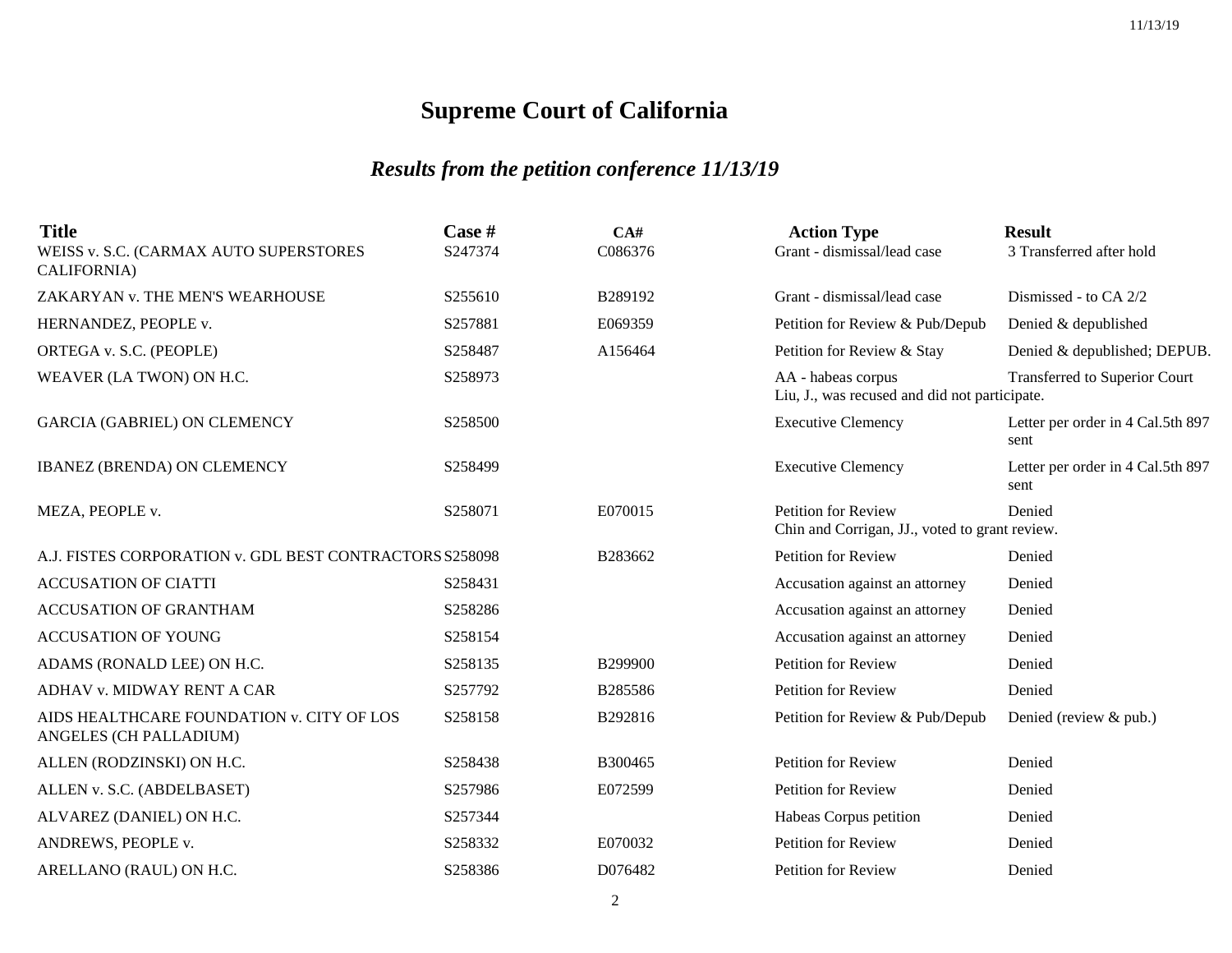| <b>Title</b><br>ARREGUIN, PEOPLE v.                                  | Case #<br>S258133 | CA#<br>B291184 | <b>Action Type</b><br>Petition for Review | <b>Result</b><br>Denied |
|----------------------------------------------------------------------|-------------------|----------------|-------------------------------------------|-------------------------|
| AYON, PEOPLE v.                                                      | S257885           | C084355        | <b>Petition for Review</b>                | Denied                  |
| BARRAGAN, PEOPLE v.                                                  | S258423           | B290731        | Petition for Review                       | Denied                  |
| <b>BEKONO v. ROHR</b>                                                | S258257           | D071861        | <b>Petition for Review</b>                | Denied                  |
| BELKNAP, PEOPLE v.                                                   | S258228           | A155022        | Petition for Review                       | Denied                  |
| BERTRAM v. S.C. (PEOPLE)                                             | S258178           | G058202        | Petition for Review                       | Denied                  |
| <b>BILAVER v. BILAVER</b>                                            | S258244           | B296881        | <b>Petition for Review</b>                | Denied                  |
| BLOSS, PEOPLE v.                                                     | S258497           | B289616        | Petition for Review                       | Denied                  |
| <b>BOIKO v. HOLTAWAY</b>                                             | S258496           | H046327        | Petition for Review                       | Denied                  |
| BOLDEN (WALTER) ON H.C.                                              | S257578           |                | Habeas Corpus petition                    | Denied                  |
| BOLDEN, PEOPLE v.                                                    | S257842           | D074574        | <b>Petition for Review</b>                | Denied                  |
| BRECKENRIDGE, PEOPLE v.                                              | S258481           | E070386        | Petition for Review                       | Denied                  |
| BROWN (ORION D.) ON H.C.                                             | S258347           | A157885        | <b>Petition for Review</b>                | Denied                  |
| BUTLER (DONTA T.) ON H.C.                                            | S257198           |                | Habeas Corpus petition                    | Denied                  |
| C.G. ON H.C.                                                         | S257970           |                | Habeas Corpus petition                    | Denied                  |
| CABRERA, PEOPLE v.                                                   | S258240           | B292040        | Petition for Review                       | Denied                  |
| CALDWELL (RICKY) ON H.C.                                             | S257201           |                | Habeas Corpus petition                    | Denied                  |
| CALIFORNIA VIRTUAL ACADEMY AT LOS ANGELES v. S258218<br>S.C. (DUFFY) |                   | B300569        | <b>Petition for Review</b>                | Denied                  |
| CALLANDRET, PEOPLE v.                                                | S258523           | B296351        | <b>Petition for Review</b>                | Denied                  |
| CARROLL, PEOPLE v.                                                   | S258472           | G055898        | Petition for Review                       | Denied                  |
| CASILLAS, PEOPLE v.                                                  | S258223           | B293091        | Petition for Review                       | Denied                  |
| CASTILLO, PEOPLE v.                                                  | S258467           | E069953        | Petition for Review                       | Denied                  |
| CERDA (PETER JUAN) ON H.C.                                           | S238458           |                | Habeas Corpus petition                    | Denied                  |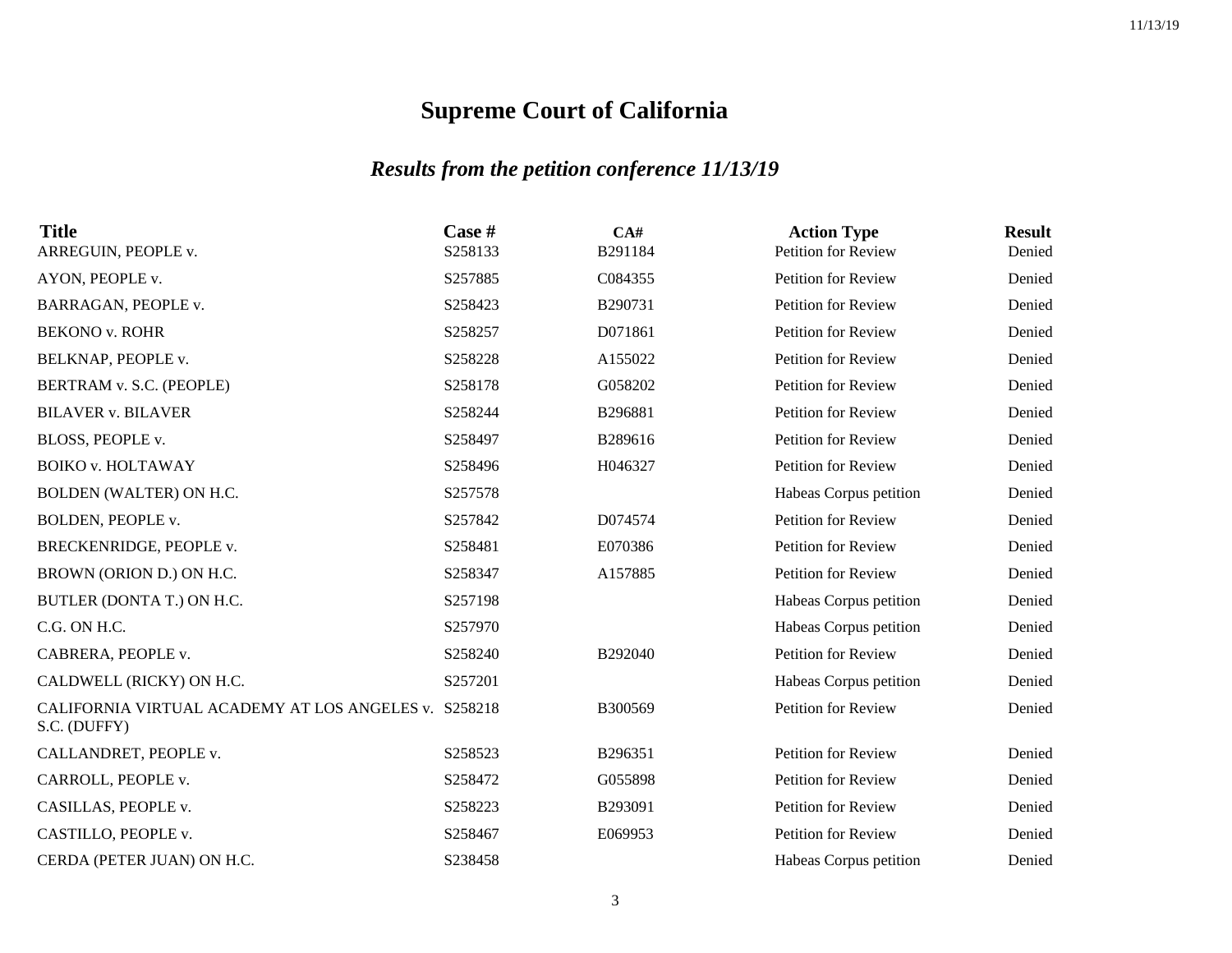| <b>Title</b><br>CERNA (RICHARD EDDIE) ON H.C. | Case #<br>S257440 | CA#     | <b>Action Type</b><br>Habeas Corpus petition | <b>Result</b><br>Denied |
|-----------------------------------------------|-------------------|---------|----------------------------------------------|-------------------------|
| CHATMAN v. ARROWHEAD CREDIT UNION             | S257774           | E070413 | Publication request                          | Denied                  |
| CLIFFORD v. QUEST SOFTWARE                    | S258542           | G055858 | Depublication request                        | Denied                  |
| CODY v. NATIONSTAR MORTGAGE                   | S258353           | C084603 | <b>Petition for Review</b>                   | Denied                  |
| COFIELD v. KIA MOTORS AMERICA                 | S258245           | F074977 | Petition for Review                          | Denied                  |
| COLE (WALTER LEE) ON H.C.                     | S257616           |         | Habeas Corpus petition                       | Denied                  |
| COLE (WALTER LEE) ON H.C.                     | S258619           |         | Habeas Corpus petition                       | Denied                  |
| COLE (WALTER LEE) ON H.C.                     | S258648           |         | Habeas Corpus petition                       | Denied                  |
| CONDON (DONALD) ON H.C.                       | S258138           | E073158 | Petition for Review                          | Denied                  |
| COOPER (VICTOR WAYNE) ON H.C.                 | S257152           |         | Habeas Corpus petition                       | Denied                  |
| CORATHERS, PEOPLE v.                          | S257918           | E071554 | <b>Petition for Review</b>                   | Denied                  |
| COTTER v. S.C. (COTTER)                       | S258248           | B300573 | <b>Petition for Review</b>                   | Denied                  |
| <b>COX v. AMERICAN AIRLINES</b>               | S258440           | B291634 | Petition for Review                          | Denied                  |
| CRAWFORD, PEOPLE v.                           | S258355           | H044698 | <b>Petition for Review</b>                   | Denied                  |
| CROCKETT (LEON WILSON) ON H.C.                | S257133           |         | Habeas Corpus petition                       | Denied                  |
| CRUZ (JONATHAN O.) ON H.C.                    | S257589           |         | Habeas Corpus petition                       | Denied                  |
| DAVIS v. ROSS                                 | S258504           | C086291 | <b>Petition for Review</b>                   | Denied                  |
| DEDEKER, PEOPLE v.                            | S258099           | C087350 | <b>Petition for Review</b>                   | Denied                  |
| DOUGLAS v. S.C. (DASKIVICH)                   | S258126           | B300248 | <b>Petition for Review</b>                   | Denied                  |
| DOUGLAS v. S.C. (ZIMMERMAN)                   | S258124           | B300316 | Petition for Review                          | Denied                  |
| DOUGLAS v. S.C. (ZIMMERMAN)                   | S258129           | B300547 | Petition for Review                          | Denied                  |
| DOUGLAS v. ZIMMERMAN                          | S258022           | B294801 | Petition for Review                          | Denied                  |
| ESPINOZA, PEOPLE v.                           | S257883           | B288107 | Petition for Review                          | Denied                  |
| EVERETT v. STATE BAR OF CALIFORNIA            | S258484           |         | Mandate/Prohibition petition                 | Denied                  |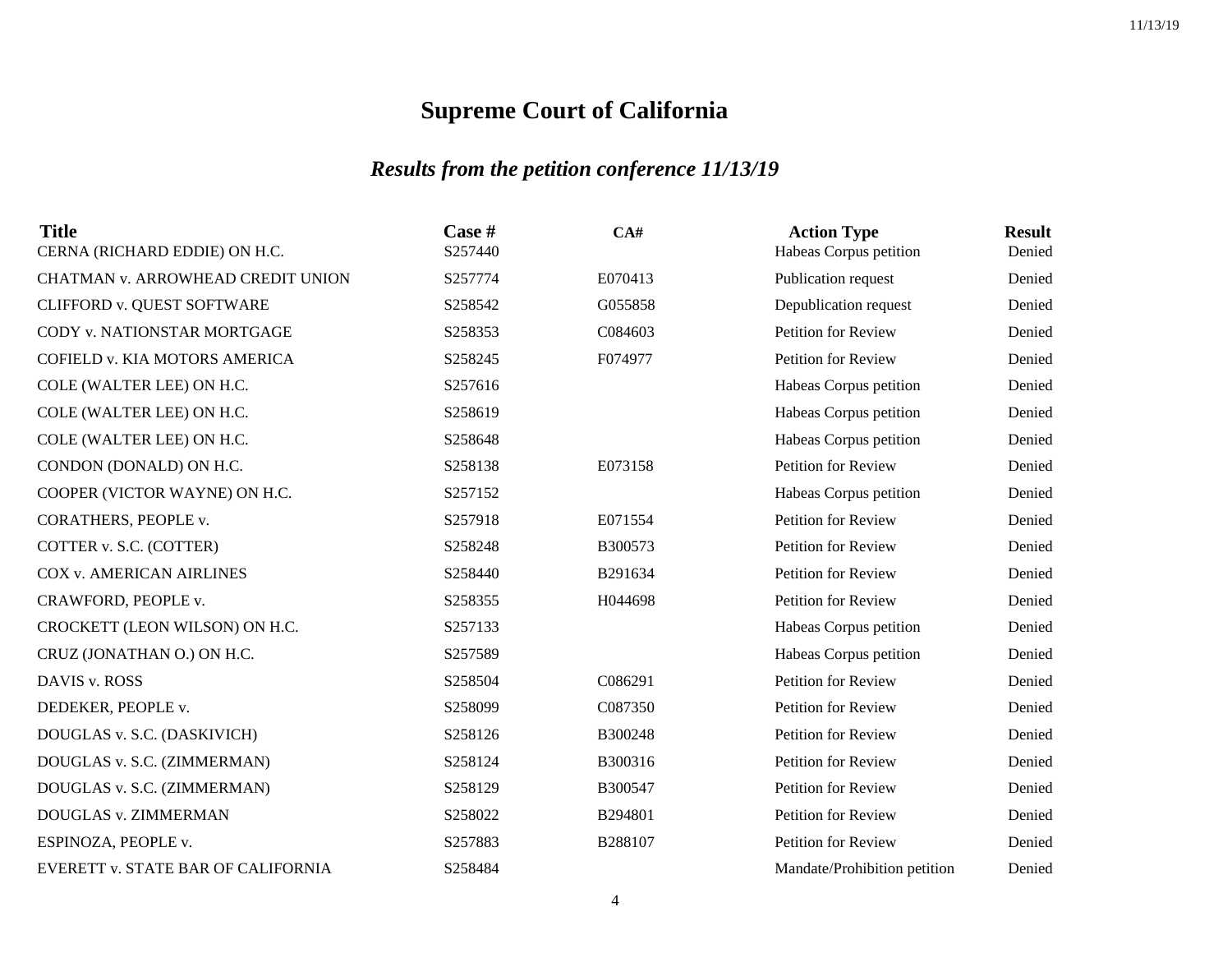| <b>Title</b><br>EWELL v. CALIFORNIA STATE PERSONNEL BOARD<br>(CALIFORNIA DEPARTMENT OF CORRECTIONS AND<br>REHABILITATION) | Case #<br>S258310 | CA#<br>E070725 | <b>Action Type</b><br><b>Petition for Review</b> | <b>Result</b><br>Denied |
|---------------------------------------------------------------------------------------------------------------------------|-------------------|----------------|--------------------------------------------------|-------------------------|
| FARIAS, PEOPLE v.                                                                                                         | S257882           | H042301        | <b>Petition for Review</b>                       | Denied                  |
| FEDERAL EXPRESS VEHICLE COLLISION CASES                                                                                   | S257544           | B288983        | <b>Petition for Review</b>                       | Denied                  |
| FITCH v. CITY AND COUNTY OF SAN FRANCISCO<br>DEPARTMENT OF ELECTIONS                                                      | S258036           | A155058        | <b>Petition for Review</b>                       | Denied                  |
| FORDE v. S.C. (CAROL UNRUH ESTATE EQUITY)                                                                                 | S258862           | B301441        | Petition for Review & Stay                       | Denied (review & stay)  |
| GIPSON (BRITTNEY COURTLAND) ON H.C.                                                                                       | S257534           |                | Habeas Corpus petition                           | Denied                  |
| GLOBAL FINANCIAL DISTRIBUTORS v. S.C. (PERERA)                                                                            | S258150           | B300329        | <b>Petition for Review</b>                       | Denied                  |
| GLOVER, PEOPLE v.                                                                                                         | S258237           | B293208        | <b>Petition for Review</b>                       | Denied                  |
| GRAY, PEOPLE v.                                                                                                           | S257718           | B289625        | <b>Petition for Review</b>                       | Denied                  |
| <b>GREEN v. GREEN</b>                                                                                                     | S258495           | H043256        | <b>Petition for Review</b>                       | Denied                  |
| GRIER, PEOPLE v.                                                                                                          | S258506           | A155038        | <b>Petition for Review</b>                       | Denied                  |
| GUDINO, PEOPLE v.                                                                                                         | S257801           | B282503        | Petition for Review                              | Denied                  |
| GUZMAN-GARCIA, PEOPLE v.                                                                                                  | S258385           | A154054        | <b>Petition for Review</b>                       | Denied                  |
| HALO UNLIMITED v. COUNTY OF RIVERSIDE                                                                                     | S257831           | E069612        | Publication request                              | Denied                  |
| HAYMORE, PEOPLE v.                                                                                                        | S257791           | B293957        | <b>Petition for Review</b>                       | Denied                  |
| HAYNIE (DONELL) ON H.C.                                                                                                   | S257437           |                | Habeas Corpus petition                           | Denied                  |
| HERNANDEZ v. S.C. (PEOPLE)                                                                                                | S257797           | B298239        | <b>Petition for Review</b>                       | Denied                  |
| HERRERA, PEOPLE v.                                                                                                        | S258070           | F076149        | <b>Petition for Review</b>                       | Denied                  |
| HEWLETT v. CAMPOS-SAZO                                                                                                    | S258300           | A154711        | <b>Petition for Review</b>                       | Denied                  |
| HEWLETT v. SAN FRANCISCO DEPARTMENT OF<br><b>AGING &amp; ADULT SERVICES</b>                                               | S258302           | A153430        | <b>Petition for Review</b>                       | Denied                  |
| HILLMAN (THOMAS A.) ON H.C.                                                                                               | S257029           |                | Habeas Corpus petition                           | Denied                  |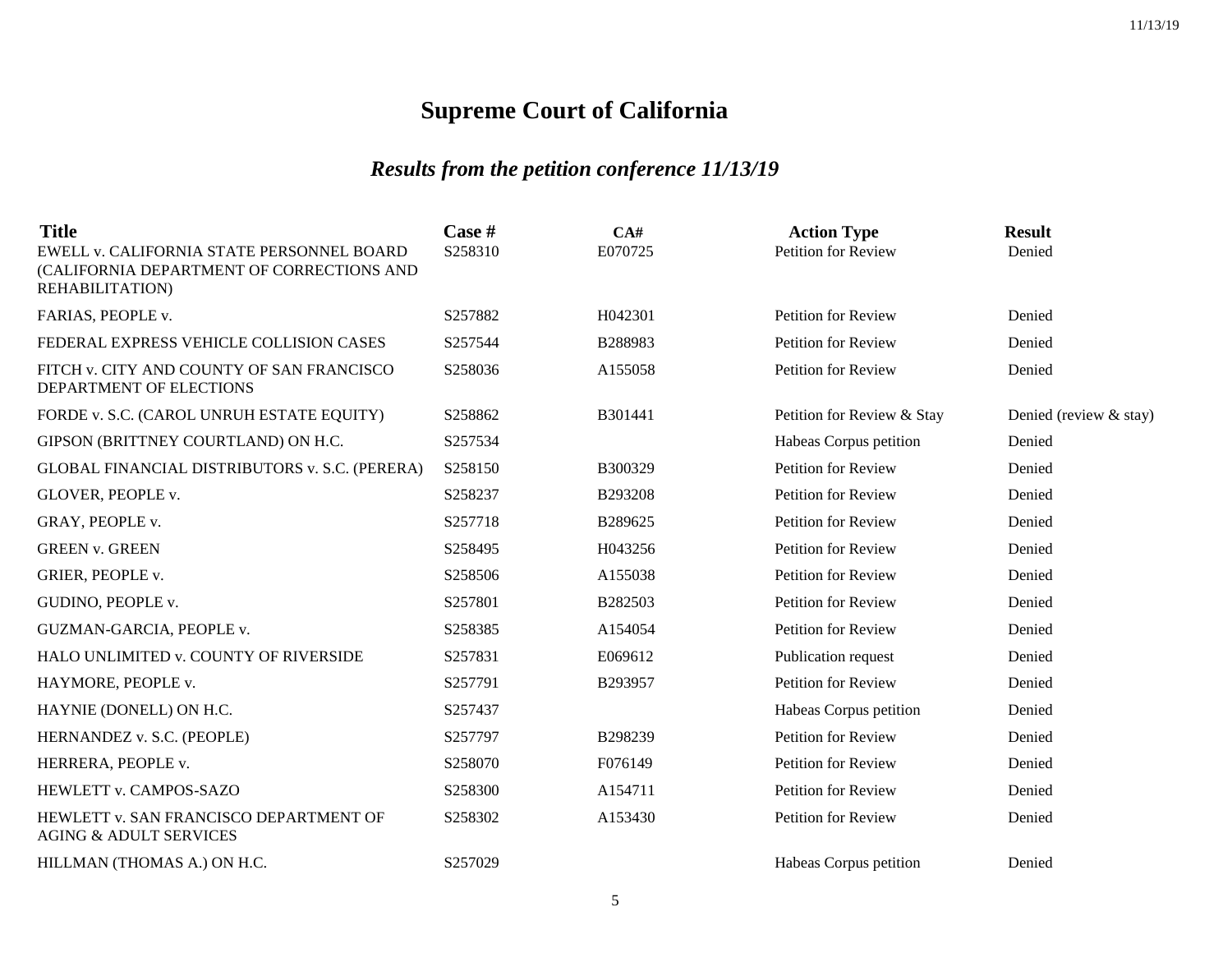| <b>Title</b><br>HINDS (OMAR A.) ON H.C.                     | Case #<br>S257607 | CA#          | <b>Action Type</b><br>Habeas Corpus petition | <b>Result</b><br>Denied |
|-------------------------------------------------------------|-------------------|--------------|----------------------------------------------|-------------------------|
| HODGES (DANUAL) ON H.C.                                     | S257585           |              | Habeas Corpus petition                       | Denied                  |
| HOFFMAN v. S.C. (PEOPLE)                                    | S258738           |              | Mandate/Prohibition & Stay                   | Denied                  |
| HOLIFIELD v. S.C. (PEOPLE)                                  | S258390           | H047239      | Petition for Review & Stay                   | Denied (review & stay)  |
| HOLLIS v. S.C. (PEOPLE)                                     | S258382           |              | Mandate/Prohibition petition                 | Denied                  |
| HOLLIS-ARRINGTON v. CENDANT MORTGAGE<br><b>CORPORATION</b>  | S258364           | B287083      | <b>Petition for Review</b>                   | Denied                  |
| HOOVER (CROSSAN DAVID) ON H.C.                              | S256940           |              | Habeas Corpus petition                       | Denied                  |
| HUCKEY v. CITY OF TEMECULA                                  | S257709           | E070213      | Depublication request                        | Denied                  |
| HUME v. HUME                                                | S258479           | A152546      | <b>Petition for Review</b>                   | Denied                  |
| HURLIC, PEOPLE v.                                           | S258454           | B295322      | <b>Petition for Review</b>                   | Denied                  |
| IN RE A.L.                                                  | S257404           | H045802      | Petition for Review                          | Denied                  |
| IN RE A.W.                                                  | S258477           | A155566      | <b>Petition for Review</b>                   | Denied                  |
| IN RE CESAR G.                                              | S257761           | A151515      | <b>Petition for Review</b>                   | Denied                  |
| IN RED.B.                                                   | S258213           | B293119      | <b>Petition for Review</b>                   | Denied                  |
| IN RE J.F.                                                  | S258435           | E072301      | <b>Petition for Review</b>                   | Denied                  |
| IN RE LEAH C.                                               | S258441           | B297929      | Petition for Review                          | Denied                  |
| IN RE R.C.                                                  | S258340           | B292083      | <b>Petition for Review</b>                   | Denied                  |
| IN RE S.V.                                                  | S258246           | B294974      | <b>Petition for Review</b>                   | Denied                  |
| IN RE VINCENT C.                                            | S258343           | C084570      | Petition for Review                          | Denied                  |
| IN REW.E.                                                   | S257795           | B294735      | Petition for Review                          | Denied                  |
| INCHAUSTEQUII (EDUARDO) ON H.C.                             | S257745           |              | Habeas Corpus petition                       | Denied                  |
| JDC LAND COMPANY v. S.C. (CALIFORNIA<br>RECEIVERSHIP GROUP) | S259013           | F080159      | Petition for Review & Stay                   | Denied (review & stay)  |
| <b>JACKSON v. BROWNING</b>                                  | S257827           | A155277<br>6 | <b>Petition for Review</b>                   | Denied                  |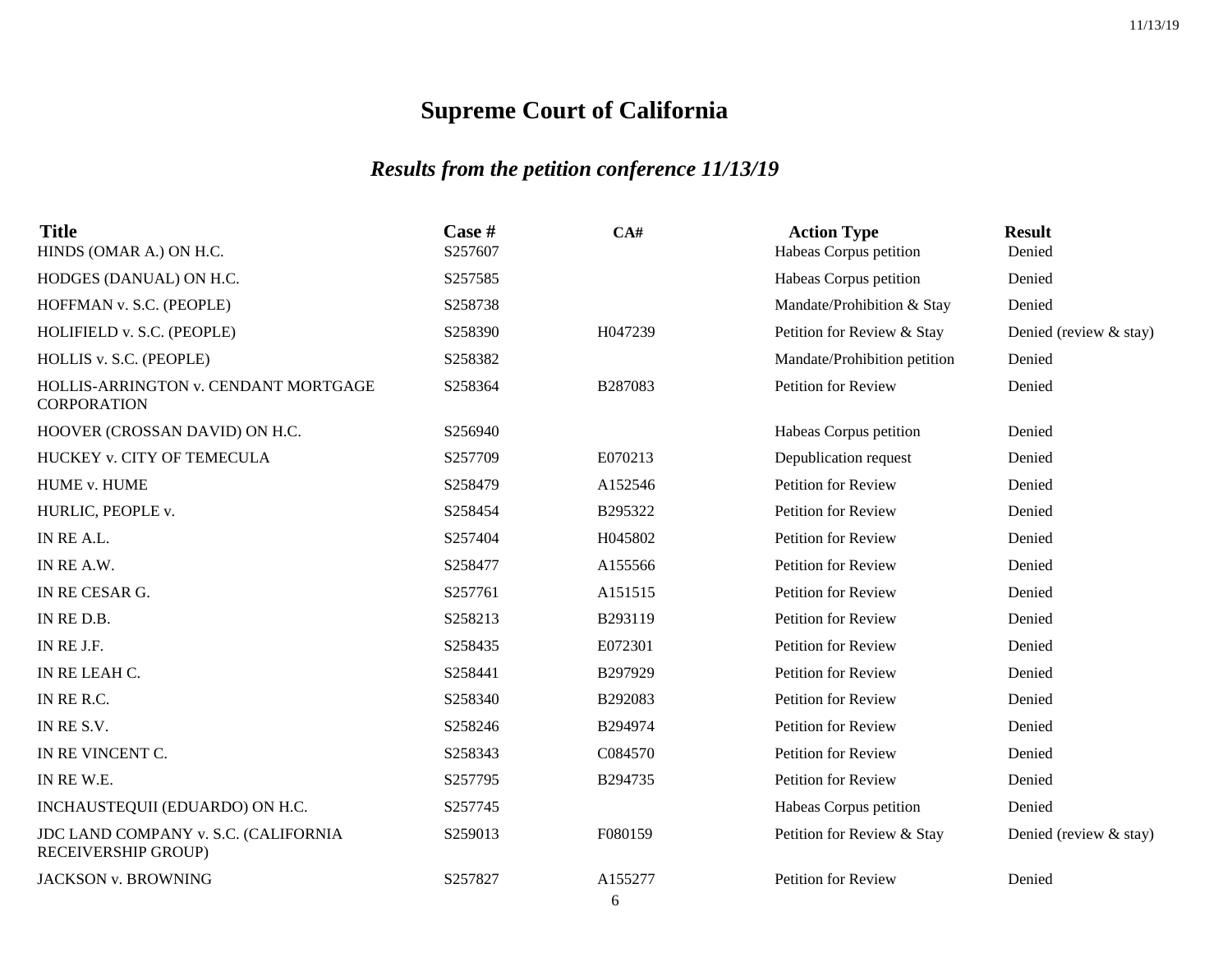| Case #<br>S257749 | CA#<br>F074519 | <b>Action Type</b><br><b>Petition for Review</b> | <b>Result</b><br>Denied |
|-------------------|----------------|--------------------------------------------------|-------------------------|
| S257027           |                | Habeas Corpus petition                           | Denied                  |
| S257888           | B285936        | Petition for Review & Pub/Depub                  | Denied (review & pub.)  |
| S258107           | B298896        | <b>Petition for Review</b>                       | Denied                  |
| S257591           |                | Habeas Corpus petition                           | Denied                  |
| S257141           |                | Habeas Corpus petition                           | Denied                  |
| S258570           | A158184        | <b>Petition for Review</b>                       | Denied                  |
| S258086           | F075561        | <b>Petition for Review</b>                       | Denied                  |
| S258222           | E073360        | <b>Petition for Review</b>                       | Denied                  |
| S257719           | F076570        | <b>Petition for Review</b>                       | Denied                  |
| S257922           |                | Habeas Corpus petition                           | Denied                  |
| S258179           | B285559        | <b>Petition for Review</b>                       | Denied                  |
| S258173           | A151283        | <b>Petition for Review</b>                       | Denied                  |
| S258483           | E072566        | Petition for Review                              | Denied                  |
| S257934           | E069833        | <b>Petition for Review</b>                       | Denied                  |
| S258449           | A152773        | Petition for Review                              | Denied                  |
| S258142           |                | Petition for Review                              | Denied                  |
| S258418           | G056740        | <b>Petition for Review</b>                       | Denied                  |
| S258241           | A144440        | <b>Petition for Review</b>                       | Denied                  |
| S257222           |                | Habeas Corpus petition                           | Denied                  |
| S258236           | C087905        | Petition for Review                              | Denied                  |
| S258065           | C087108        | Petition for Review                              | Denied                  |
| S258303           | B293676        | Petition for Review                              | Denied                  |
|                   |                |                                                  |                         |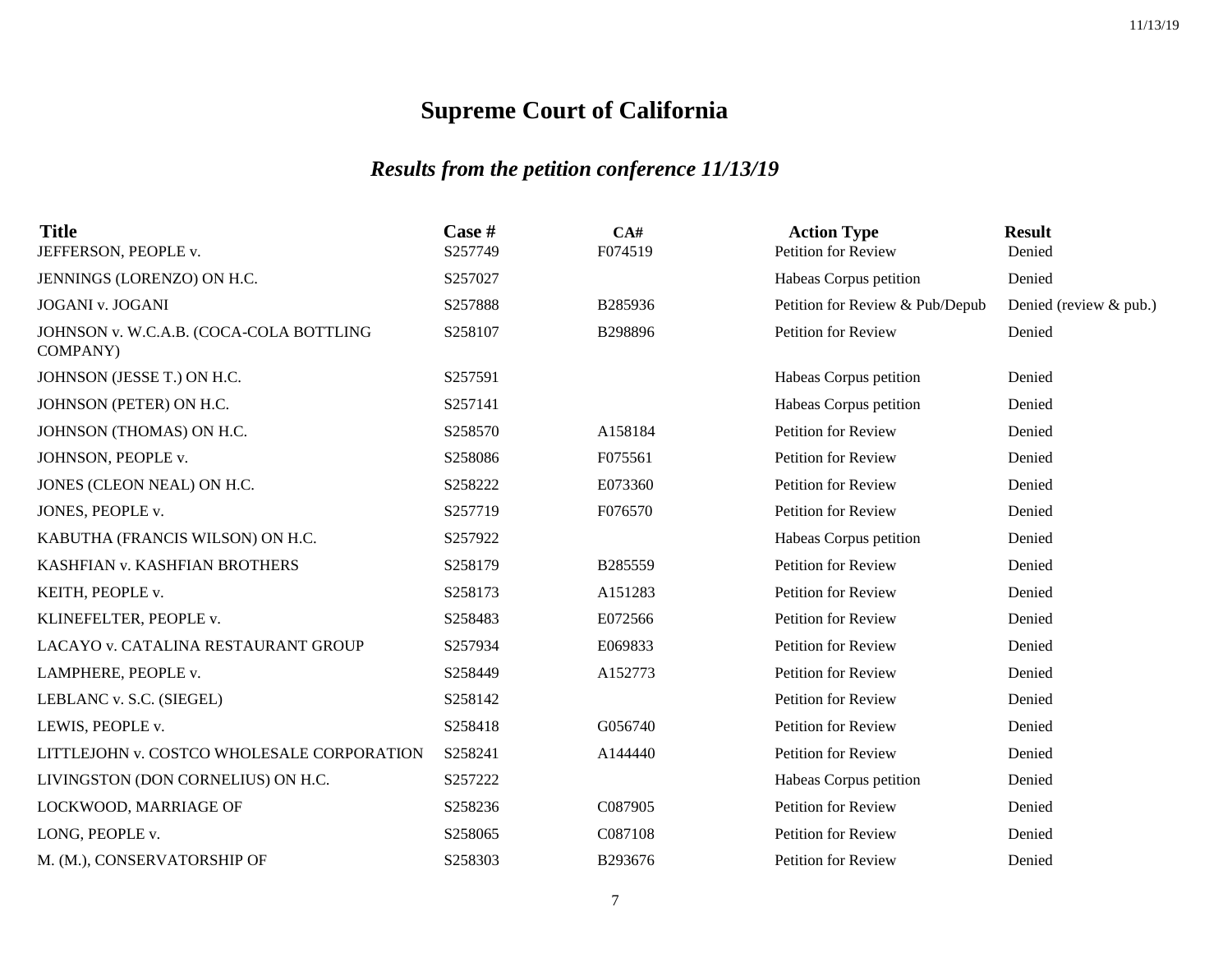| <b>Title</b><br>MARIN COMMUNITY COLLEGE DISTRICT v. MARCY | Case #<br>S258100 | CA#<br>A153695 | <b>Action Type</b><br><b>Petition for Review</b> | <b>Result</b><br>Denied |
|-----------------------------------------------------------|-------------------|----------------|--------------------------------------------------|-------------------------|
| WONG & DONN LOGAN ARCHITECTS                              |                   |                |                                                  |                         |
| MARTINEZ, PEOPLE v.                                       | S258409           | B292537        | <b>Petition for Review</b>                       | Denied                  |
| MARTINEZ, PEOPLE v.                                       | S258420           | E070868        | Petition for Review                              | Denied                  |
| MASON, PEOPLE v.                                          | S258049           | B283892        | <b>Petition for Review</b>                       | Denied                  |
| MATTHEWS (IVAN LEE) ON H.C.                               | S257701           |                | Habeas Corpus petition                           | Denied                  |
| MCCOMBS, PEOPLE v.                                        | S258242           | B289732        | Petition for Review                              | Denied                  |
| MILLS (THOMAS K.) ON H.C.                                 | S257592           |                | Habeas Corpus petition                           | Denied                  |
| MIROSHNICHENKO, PEOPLE v.                                 | S258354           | C086718        | Petition for Review                              | Denied                  |
| MOBED, PEOPLE v.                                          | S257768           | G055510        | Petition for Review                              | Denied                  |
| MOORE, PEOPLE v.                                          | S258211           | A156112        | Petition for Review                              | Denied                  |
| MORA (JOE) ON H.C.                                        | S257641           |                | Habeas Corpus petition                           | Denied                  |
| MORA, PEOPLE v.                                           | S258360           | B291488        | <b>Petition for Review</b>                       | Denied                  |
| MORA, PEOPLE v.                                           | S258394           | A151458        | Petition for Review                              | Denied                  |
| MOUNTFORD (DAVID G.) ON H.C.                              | S258744           |                | Habeas Corpus petition                           | Denied                  |
| MUNOZ (DANIEL PEREZ) ON H.C.                              | S257679           | G056940        | Petition for Review                              | Denied                  |
| NAVARRO, PEOPLE v.                                        | S257872           | B291877        | Petition for Review                              | Denied                  |
| NAYLOR, PEOPLE v.                                         | S257454           | C072239        | <b>Petition for Review</b>                       | Denied                  |
| NELSON (OMAIMA) ON H.C.                                   | S257193           |                | Habeas Corpus petition                           | Denied                  |
| NICHOLS (JOSEPH) ON H.C.                                  | S257638           |                | Habeas Corpus petition                           | Denied                  |
| NICHOLS (JOSEPH) ON H.C.                                  | S257809           |                | Habeas Corpus petition                           | Denied                  |
| NICHOLS (JOSEPH) ON H.C.                                  | S258202           |                | Habeas Corpus petition                           | Denied                  |
| NICHOLS (JOSEPH) ON H.C.                                  | S258515           |                | Habeas Corpus petition                           | Denied                  |
| NOGALES (JOSE) ON H.C.                                    | S258260           | D076370        | Petition for Review                              | Denied                  |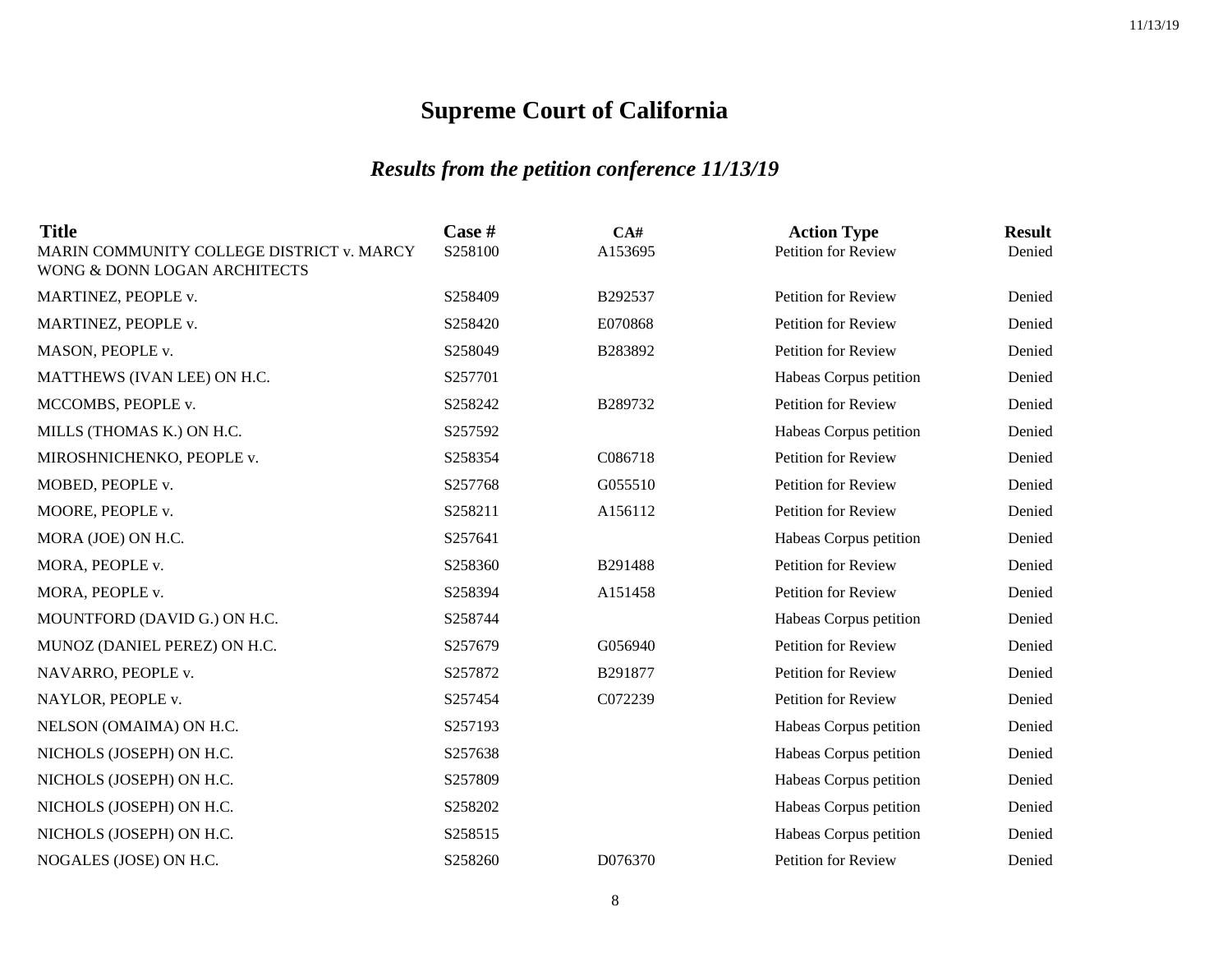| <b>Title</b><br>OSUNA, PEOPLE v.                                       | Case #<br>S258444 | CA#<br>E070141 | <b>Action Type</b><br><b>Petition for Review</b> | <b>Result</b><br>Denied |
|------------------------------------------------------------------------|-------------------|----------------|--------------------------------------------------|-------------------------|
| PACE-WHITE (KIM MARIE) ON H.C.                                         | S257618           |                | Habeas Corpus petition                           | Denied                  |
| PACHECO (JUAN ANTONIO) ON H.C.                                         | S257439           |                | Habeas Corpus petition                           | Denied                  |
| PANAH (HOOMAN ASHKAN) ON H.C.                                          | S246758           |                | AA - habeas corpus                               | Denied                  |
| PARISH (STEPHEN M.) ON H.C.                                            | S257354           |                | Habeas Corpus petition                           | Denied                  |
| PIERCE, PEOPLE v.                                                      | S257402           | F074602        | Petition for Review                              | Denied                  |
| PUBLIC GUARDIAN OF SAN FRANCISCO v. HEWLETT                            | S258356           | A151754        | <b>Petition for Review</b>                       | Denied                  |
| PUCKETT, PEOPLE v.                                                     | S258327           | A157974        | <b>Petition for Review</b>                       | Denied                  |
| QUISTIAN (DOMINGO) ON H.C.                                             | S257700           |                | Habeas Corpus petition                           | Denied                  |
| RAINES (CHRISTOPHER) ON H.C.                                           | S257803           | D076175        | <b>Petition for Review</b>                       | Denied                  |
| RAMANAN v. CALIFORNIA BOARD OF ACCOUNTANCY S258400                     |                   | H041566        | Petition for Review                              | Denied                  |
| RANCH AT THE FALLS v. O'NEAL (EAGLE KNIGHT<br><b>SECURITY SYSTEMS)</b> | S257912           | B283986        | <b>Petition for Review</b>                       | Denied                  |
| REED (CHARLES CHRISTOPHER) ON H.C.                                     | S257615           |                | Habeas Corpus petition                           | Denied                  |
| RHODES (TROY ANTHONY) ON H.C.                                          | S257202           |                | Habeas Corpus petition                           | Denied                  |
| RHODES v. GONZALEZ                                                     | S258153           | B280577        | Petition for Review                              | Denied                  |
| RIDLEY (JAY JERROME) ON H.C.                                           | S258676           |                | Habeas Corpus petition                           | Denied                  |
| ROBINSON (JAMAIKA) ON H.C.                                             | S257412           |                | Habeas Corpus petition                           | Denied                  |
| ROBINSON, PEOPLE v.                                                    | S258305           | A155151        | Petition for Review                              | Denied                  |
| ROMERO (ANTHONY) ON H.C.                                               | S257537           |                | Habeas Corpus petition                           | Denied                  |
| ROMERO (ANTHONY) ON H.C.                                               | S257687           |                | Habeas Corpus petition                           | Denied                  |
| RUIZ, PEOPLE v.                                                        | S257945           | D075168        | <b>Petition for Review</b>                       | Denied                  |
| SANCHEZ (RAYMOND TRANQUILINO) ON H.C.                                  | S257223           |                | Habeas Corpus petition                           | Denied                  |
| SANKITTS v. S.C. (PEOPLE)                                              | S258518           | B301031        | <b>Petition for Review</b>                       | Denied                  |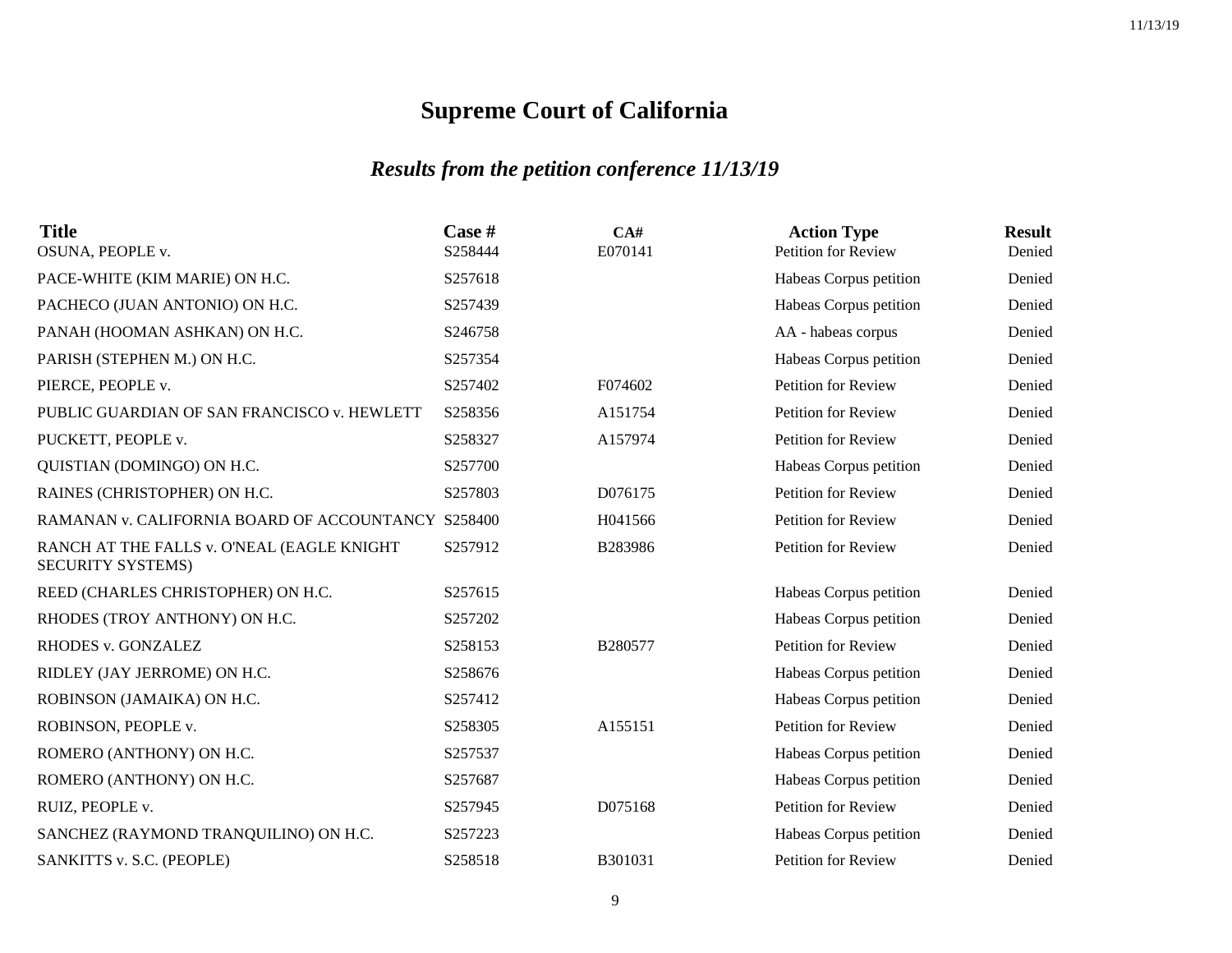| <b>Title</b><br>SANTANA (JOSE) ON H.C.                                                 | Case #<br>S257706 | CA#<br>H046519 | <b>Action Type</b><br><b>Petition for Review</b> | <b>Result</b><br>Denied |
|----------------------------------------------------------------------------------------|-------------------|----------------|--------------------------------------------------|-------------------------|
| SECOND GENERATION v. CONG TY TNHH ANH CHAU<br><b>COMPANY</b>                           | S258023           | B289774        | Petition for Review                              | Denied                  |
| SHERMAN (RAYMOND) ON H.C.                                                              | S257522           |                | Habeas Corpus petition                           | Denied                  |
| SHIN, PEOPLE v.                                                                        | S258315           | G056674        | <b>Petition for Review</b>                       | Denied                  |
| SINGH, PEOPLE v.                                                                       | S258308           | C085134        | Petition for Review                              | Denied                  |
| SINSUN, PEOPLE v.                                                                      | S257559           | B284836        | Petition for Review                              | Denied                  |
| SMITH (FREDERICK WAYNE) ON H.C.                                                        | S258020           | B299922        | <b>Petition for Review</b>                       | Denied                  |
| SMITH (JERRY) ON H.C.                                                                  | S257703           |                | Habeas Corpus petition                           | Denied                  |
| SMITH, PEOPLE v.                                                                       | S258401           | F077218        | Petition for Review                              | Denied                  |
| SNOW v. S.C. (SOUTHERN CALIFORNIA EDISON<br><b>COMPANY</b> )                           | S258021           | B300149        | <b>Petition for Review</b>                       | Denied                  |
| SOTO v. S.C. (PEOPLE)                                                                  | S257784           | H047081        | Petition for Review                              | Denied                  |
| SOUZA v. S.C. (PEOPLE)                                                                 | S258344           | F080002        | Petition for Review                              | Denied                  |
| SPURGIN, PEOPLE v.                                                                     | S258247           | F075018        | Petition for Review                              | Denied                  |
| <b>STERN v. STERN</b>                                                                  | S257974           | B284405        | Petition for Review                              | Denied                  |
| STURTEVANT FARMS v. W.C.A.B. (LOPEZ)                                                   | S258513           | F078702        | Petition for Review                              | Denied                  |
| THE NATIONAL GRANGE OF THE ORDER OF PATRONS S258151<br>OF HUSBANDRY v. ELLIS LAW GROUP |                   | A153603        | Petition for Review                              | Denied                  |
| THIGPEN, PEOPLE v.                                                                     | S258249           | C083699        | Petition for Review                              | Denied                  |
| THOMAS (KEITH PERZELL) ON H.C.                                                         | S258259           | D076465        | <b>Petition for Review</b>                       | Denied                  |
| TODD (MICHAEL ANTHONY) ON H.C.                                                         | S252373           |                | Habeas Corpus petition                           | Denied                  |
| TYSON (TIMMY RAY) ON H.C.                                                              | S257521           |                | Habeas Corpus petition                           | Denied                  |
| VALADEZ (RICKY G.) ON H.C.                                                             | S257200           |                | Habeas Corpus petition                           | Denied                  |
| VARGAS, PEOPLE v.                                                                      | S257682           | F077201        | Petition for Review                              | Denied                  |